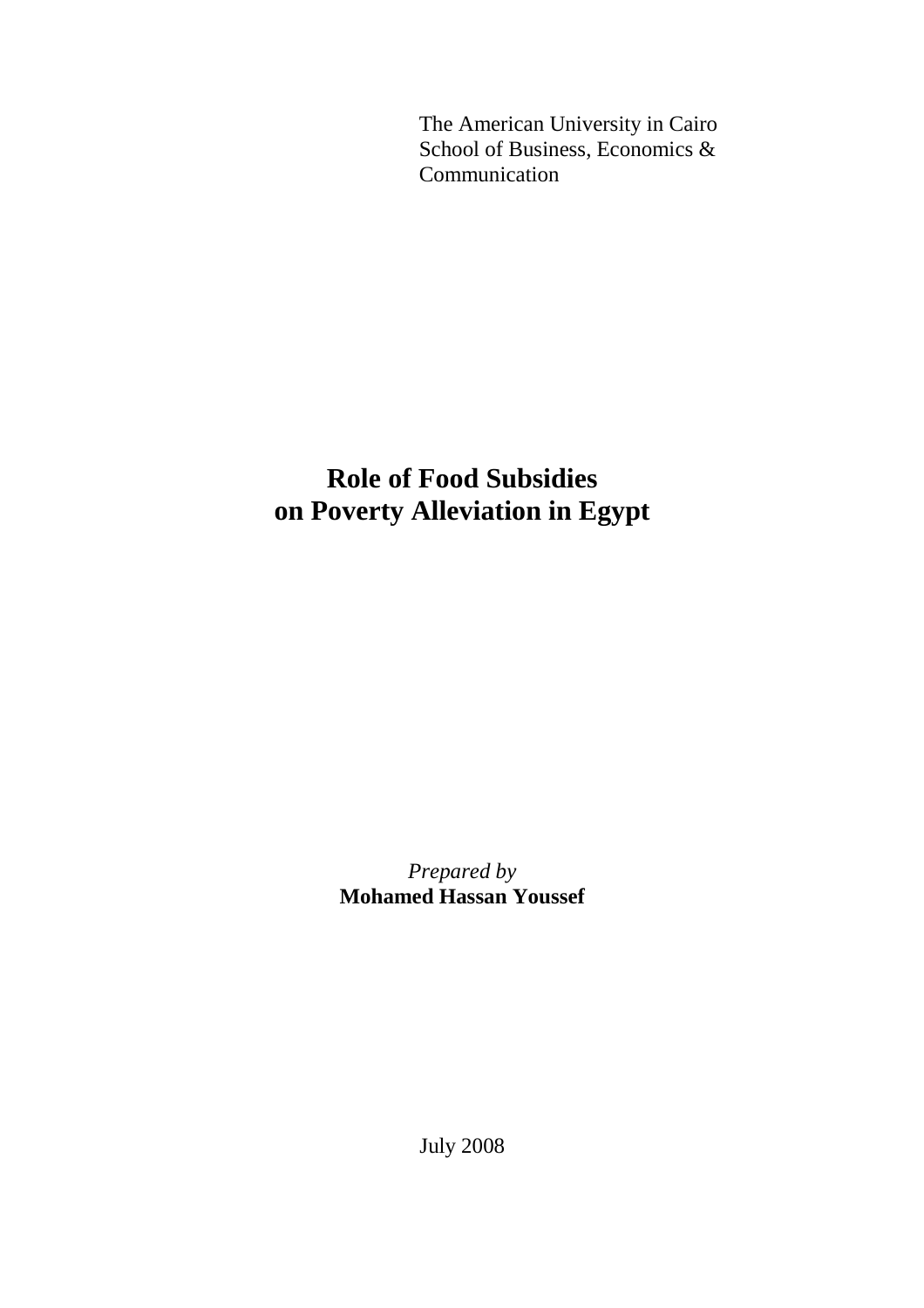## **OUTLINE**

| 1. Introduction                                           | 3  |
|-----------------------------------------------------------|----|
| 2. Role of Subsidy Policy in Poverty Alleviation          | 4  |
| 3. Overview of Poverty in Egypt since ERSAP inception     | 6  |
| 4. Effect of Subsidy Policies Adopted in Egypt on Poverty | 10 |
| 5. Conclusion                                             | 12 |
| References                                                | 15 |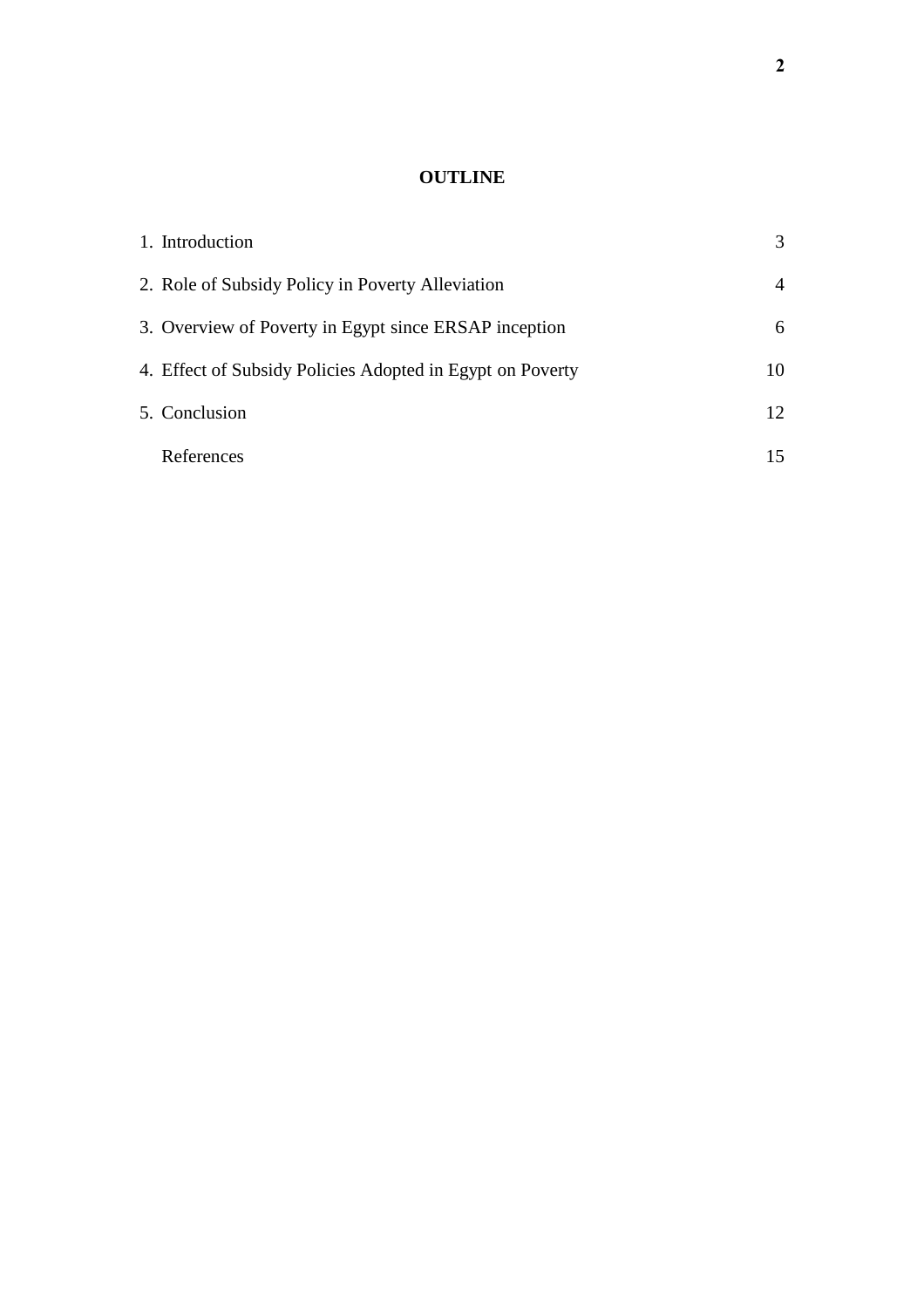#### **1- Introduction**

Food subsidies play a pivotal role in combating poverty during periods of economic hardship, especially those brought on by reforms. Often, this policy chooses between either administrative targeting or self-targeting in order to reach out to the poor. Under the self-targeting method, which is adopted in Egypt, food subsidies are offered to all people. However, it is originally designed to benefit only the poor through directing resources to goods used only by them, or what Adams (2000) refers to as inferior goods.

The adoption of the economic reforms in Egypt since the early 1990s - known as Economic Reform and Structural Adjustment Program (ERSAP) - led to a dramatic reduction in public spending. In general, the main two arms of  $ERSAP<sup>1</sup>$  have not yielded the anticipated sustainable growth and poverty reduction. Thus, great efforts are needed to achieve a pro-poor development strategy (Yamada, 2008).

Food subsidies, the main component of Egyptian public subsidies, decreased in both number of goods and overall volume. They are originally directed to assist the Egyptian poor, who greatly suffered because of the reform measures. The application of food subsidies reveals some drawbacks, the most important is the leakage to the rich. There are increasing calls in the society, therefore, for reforming, not eliminating, the Egyptian food subsidy system.

Though the adoption of the ERSAP reform package in Egypt yielded significant economic results, the program has also resulted in some social hardships for the poor who cannot adapt with prices increasing and cutting in public spending. During the recent wave of price increases, food subsidies prove viability to act as a buffer to

 $\overline{a}$ 

<sup>&</sup>lt;sup>1</sup> economic stabilization and structural adjustment.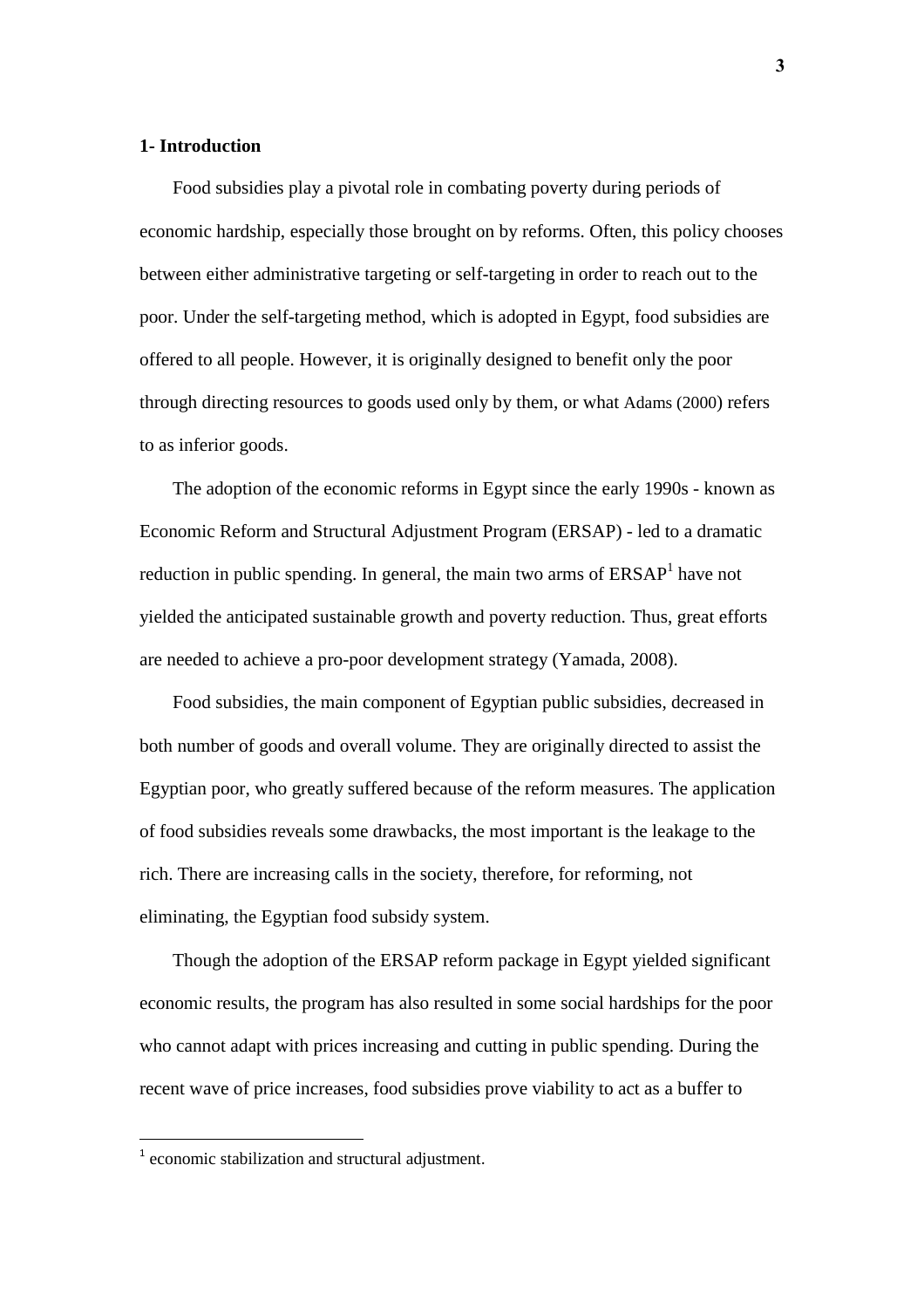stave off social unrests such as the riots of January 1977, despite some amount of leakage to the rich. Thus, because of its importance, this paper will analyze that reforming - but not eliminating - the current scheme of food subsidies will gain the aspired welfare for the poor.

This paper is organized as follows: in section II, I deal with a theoretical framework for the role of food subsidy policy (self-targeting vs. administrative targeting) in alleviating poverty. The discussion will include the broader theoretical framework of how a food subsidy program may lead to significant poverty alleviation as well as the empirical application in different countries. Section III deals with an overview of the poverty in Egypt since the inauguration of ERSAP. The developments of subsidy policies adopted in Egypt will be analyzed critically in section IV, which will also explore the effects of subsidy policies adopted in Egypt on poverty. I conclude the paper with closing remarks in section V.

#### **I1- Role of Food Subsidy Policy in Poverty Alleviation**

According to Adams (2000), food subsidy programs in developing countries differ in their objectives and targeting. As for objectives, they may be designed to improve the nutritional status of some vulnerable groups or to help the poor at large. From the targeting point of view, there is either administrative targeting or selftargeting. The administrative targeting uses some specific methods in selecting people deserving the subsidies, and is somewhat more efficient in resource allocation. However, it needs some state organization or bureaucracy in order too reach to the intended groups of beneficiaries. This needs much more resources to cover expenses of organization construction and administration as well as bureaucracy remunerations.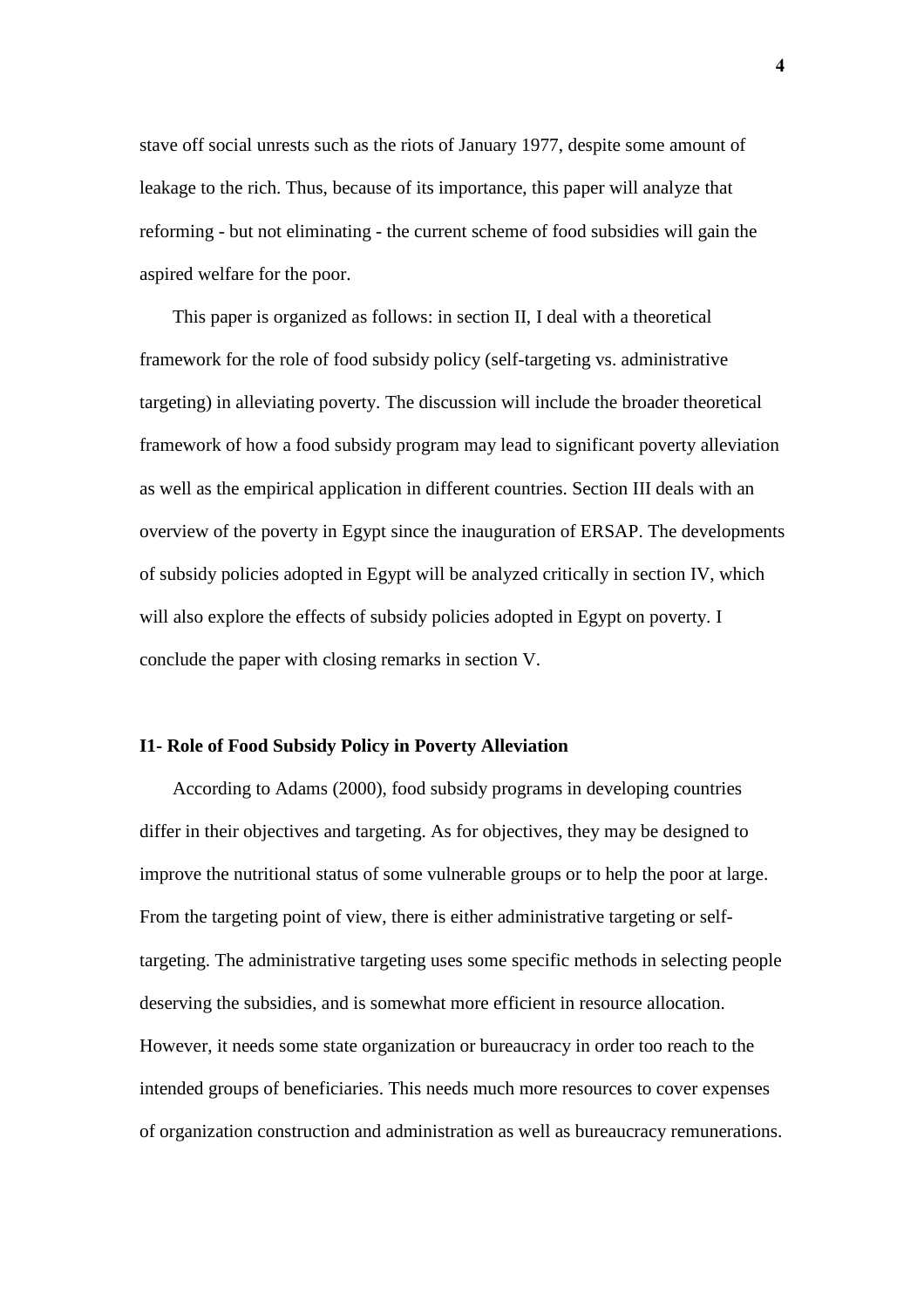The criterion of selection is often made on income basis (Adams 2000). As most of developing countries lack accurate income data, and due to spread of corruption in most of those countries, the administrative targeting becomes not suitable tool in this regard.

Under the self-targeting method, which is applied in Egypt and now under great pressures to be replaced by other more suitable schemes, food subsidies are offered to all people. However, it is originally designed to benefit only the poor through directing resources to goods used only by them, or what Adams (2000) refers to as inferior goods.

Self-targeted food subsidies prove success in some countries. This scheme is highly effective when subsidies are centered on products whose expenditure elasticities are either low or negative in the countries of high income-inequality. South Africa and Tunisia have an ideal experience of applying the self-targeted system, with recent successful improvements (Alderman & Lindert, 1998).

On the other hand, this policy has some limitations. A great percentage of subsidies, about one third of total transfers, is expected to leak to the rich. This scheme also has a very limited impact on poverty alleviation efforts. However, this policy may play a vital role in this regard until designing a full-comprehensive policy aiming at targeting the poor (Alderman & Lindert, 1998).

The debate on food subsidies gains its importance recently as it was the core component of any reform program initiated by the IMF and World Bank. The most common argument of developing countries governments to reject the suggestion of eliminating food subsidies is the fear of the resulting social unrests. As the leakage of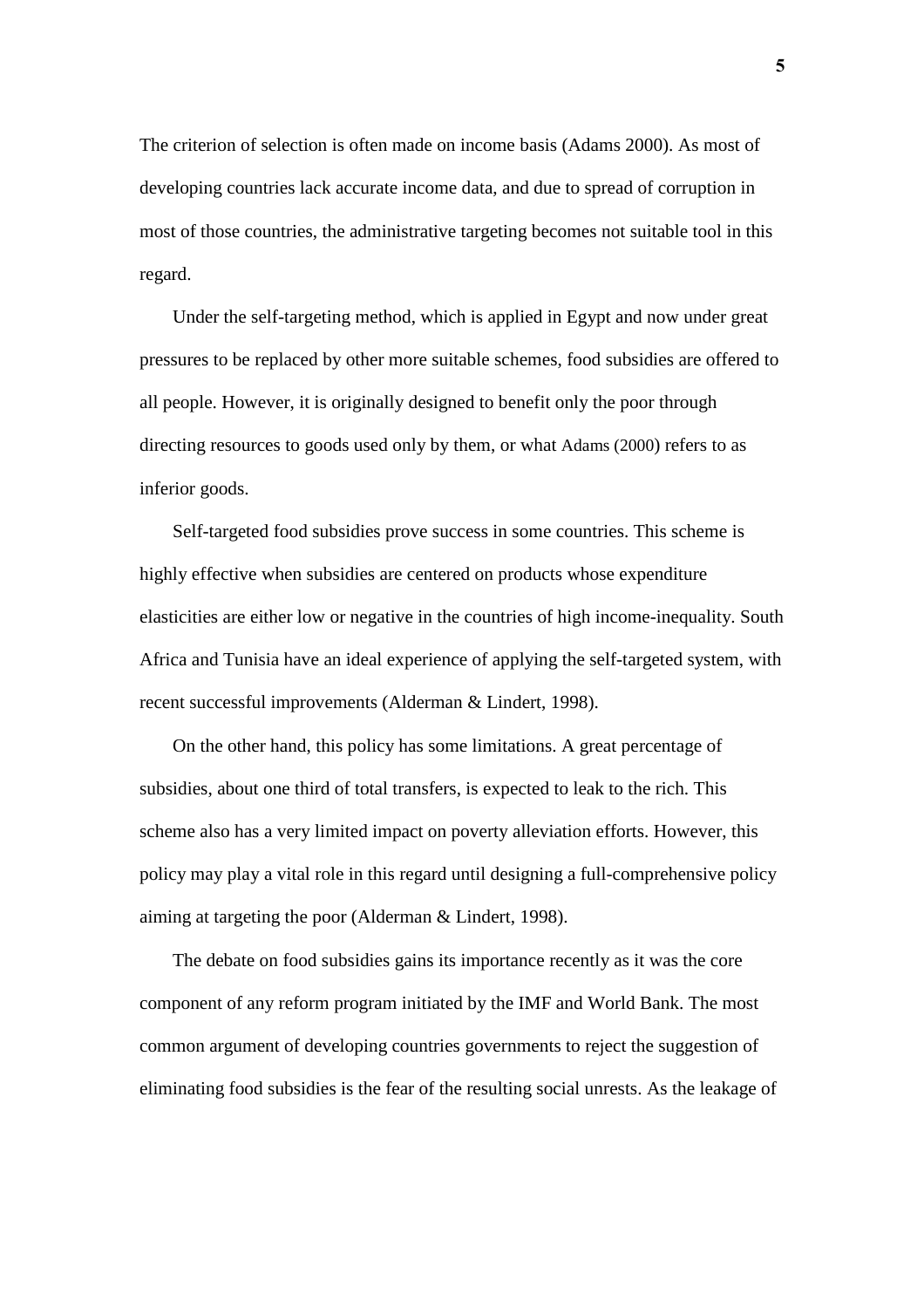most current food subsidy programs is the key criticism, the minimization of these leakages becomes the first priority for any policy reform (Besley & Kanbur, 1988).

#### **II1- Overview of Poverty in Egypt since ERSAP inception**

Theoretically, it was known from early beginning of adopting the IMF-World Bank reform strategies that these policies, whether stabilization or structural adjustment, have dramatic contraction effects on the whole economy. It was supposed that the state will compensate these effects through some government expansion programs aiming primarily to hit the resulting unemployment, which is the major contributor responsible for increasing poverty in the society (Ghandour, 1992).

It is well-known that ERSAP consists of three integrated components: stabilization program, structural adjustment program, and social aspects, which were taken into consideration through building up the Social Fund for Development (SFD). The first program aims at decreasing the budget deficit mainly through reducing the public spending (in which food subsidies are the major element). The second program aims at privatizing the public sector, and hence laying off its employees (Ghandour, 1992). The figure of unemployment, therefore, increased and the need for sufficient subsidies became evident.

In contrast to the bright successes achieved in the economic stability and structural adjustment, Egypt remains a low-income country with significant poverty years after the economic reform began (Pfeifer, 1999). Soliman (1995) conceives that ERSAP measures, though economically successful, are deemed responsible for the decline of the growth rate in per capita income and its social consequences, i.e. the continuity of poverty. Per capita growth in the 1990s has been more disappointing.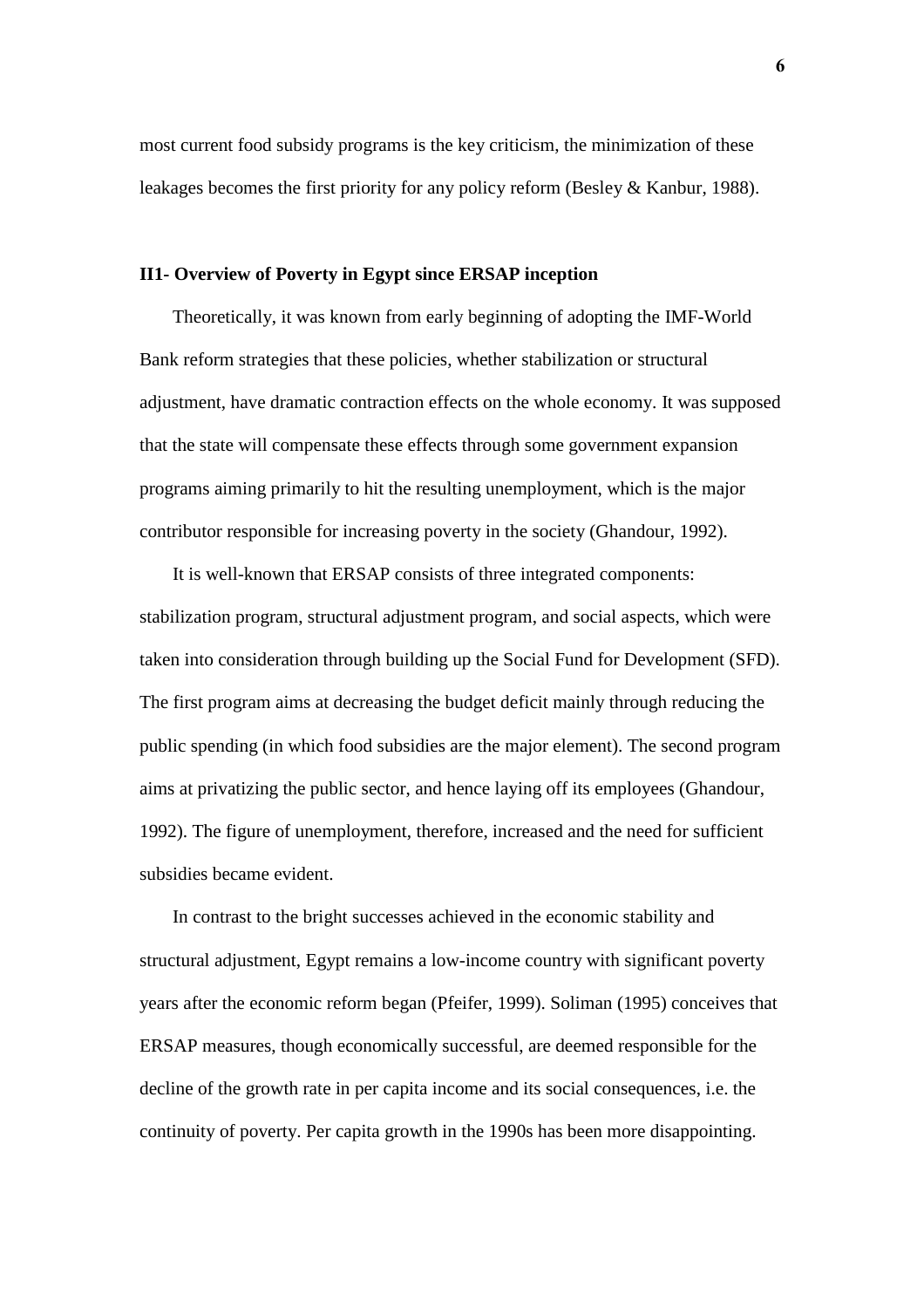While Pfeifer (1999) considers that per capita income was about the same in 1995 as in 1985, Sachs (1996) estimates that Egypt's per capita GDP has declined by around 3 percent between 1990 and 1995.

On the other hand, a new global income tax was applied in January 1994. In Korayem's view (1996), levying this new tax, which is a regressive indirect tax, as well as widening the base of the other existing taxes and raising their rates, as part of ERSAP, has relatively more reducing impact on the incomes of the low-income population. This was because low-income earners allocate a large part of their incomes to consumption expenditure, which forms the base for indirect taxes.

Another negative effect can be attributed to devaluation of the Egyptian pound. Devaluation increased the wealth of owners of foreign currency deposits. This means a redistribution of income to favor foreign currency deposit owners. ERSAP also calls for reducing the government wage bill by 15 percent in real terms. Hence, the impact on government employee incomes was negative (Korayem, 1997).

Regarding the impact on wages in private sector, the increase in some prices caused by ERSAP measures led to a reduction in real wages in the private sector as well. Korayem (1996) concludes that with relatively scare job opportunities in the Gulf countries and high domestic unemployment, the private sector witnessed a decrease in real wages, though not dramatic.

Since the implementation of the ERSAP, which included the cancellation of most direct and indirect support, the problems facing poor families in general have constantly increased, particularly because of the extreme inadequacy of the Social Relief Program (SRP's). The SRP's are directed to the poor and destitute families, incapable of joining the labor force, as the family earns an income ranges between 12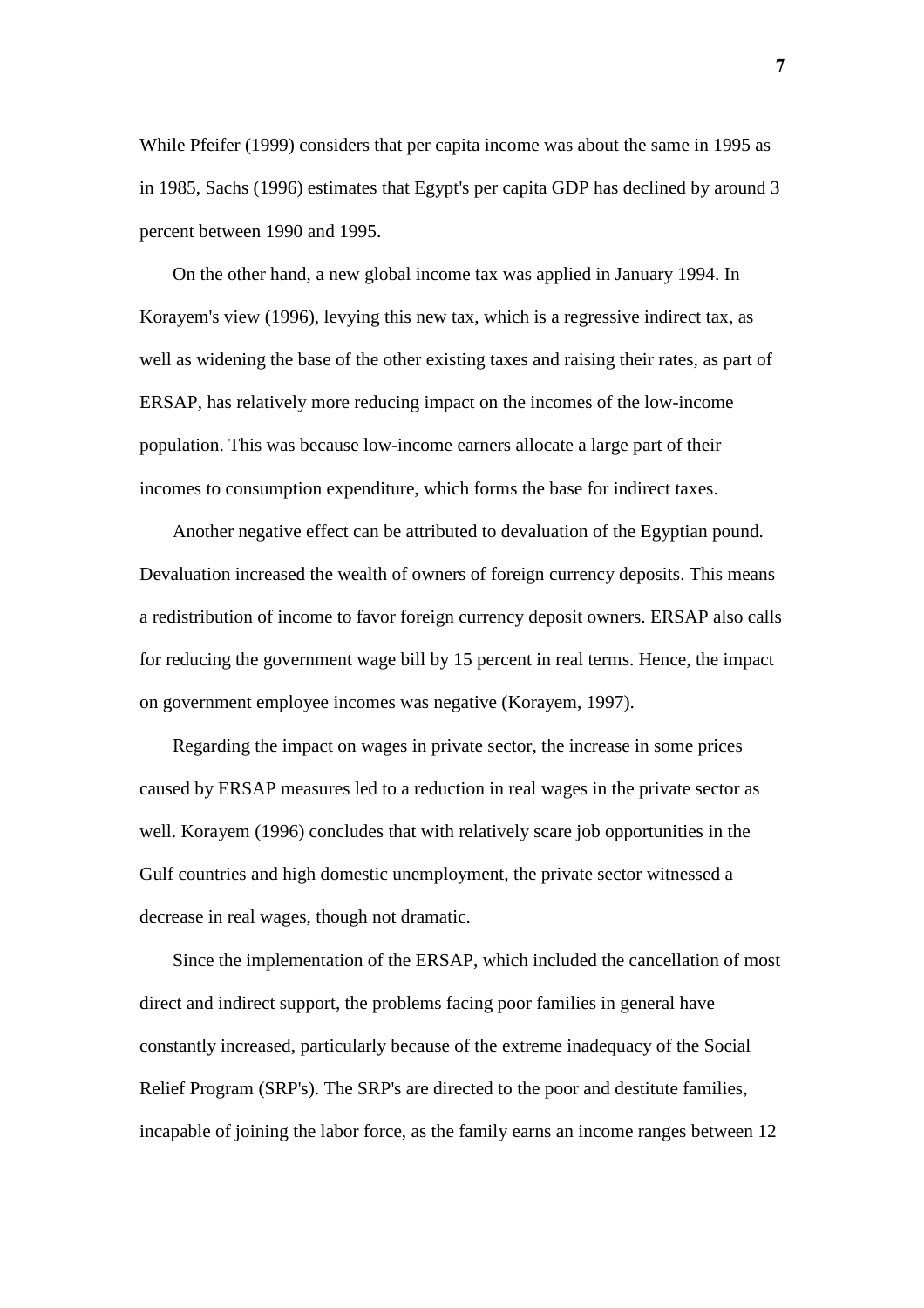and 18 pounds from them. The total number of beneficiaries from SRP's reaches about 1m people (Soliman, 1995).

On the expenditure side, Subramanian (1997) notes that the total cut was obtained through the reductions in both investment expenditure and current expenditure. The remaining cut came from a reduction in net lending. Within investment expenditure, the share of spending according to the social services sectors remained unchanged. The bulk of the investment cuts came from the government's cuts on projects in the electricity and tourism sectors. Within current expenditure, subsidies and transfers witnessed a decline, while wages and salaries saw a modest reduction.

Poverty is an intrinsically dynamic problem. It is a relatively new concept in Egypt, as academic studies started exploring it only in 1980s (World Bank, 2007). Although there is no unique definition of poverty (World Bank, 2007), Walton offered a generally accepted one. Walton (1990) defines poverty as the inability to attain a minimal standard of living. In order to combat poverty, the Egyptian government pursued the long-adopted policy of food subsidies, which had its origins in the 1940s after the World War II.

Poverty in Egypt, measured by the number of households living at or below the poverty level, has increased remarkably (Korayem, 1996). While less than eight percent of the population are abjectly poor (living on less than \$1 per day), consumption surveys in the early- to mid-1990s show the overall poverty rate has risen, with 44 percent of the population unable to spend enough to have minimally adequate diet. Falling average incomes have resulted in falling household expenditure on food (Pfeifer, 1999).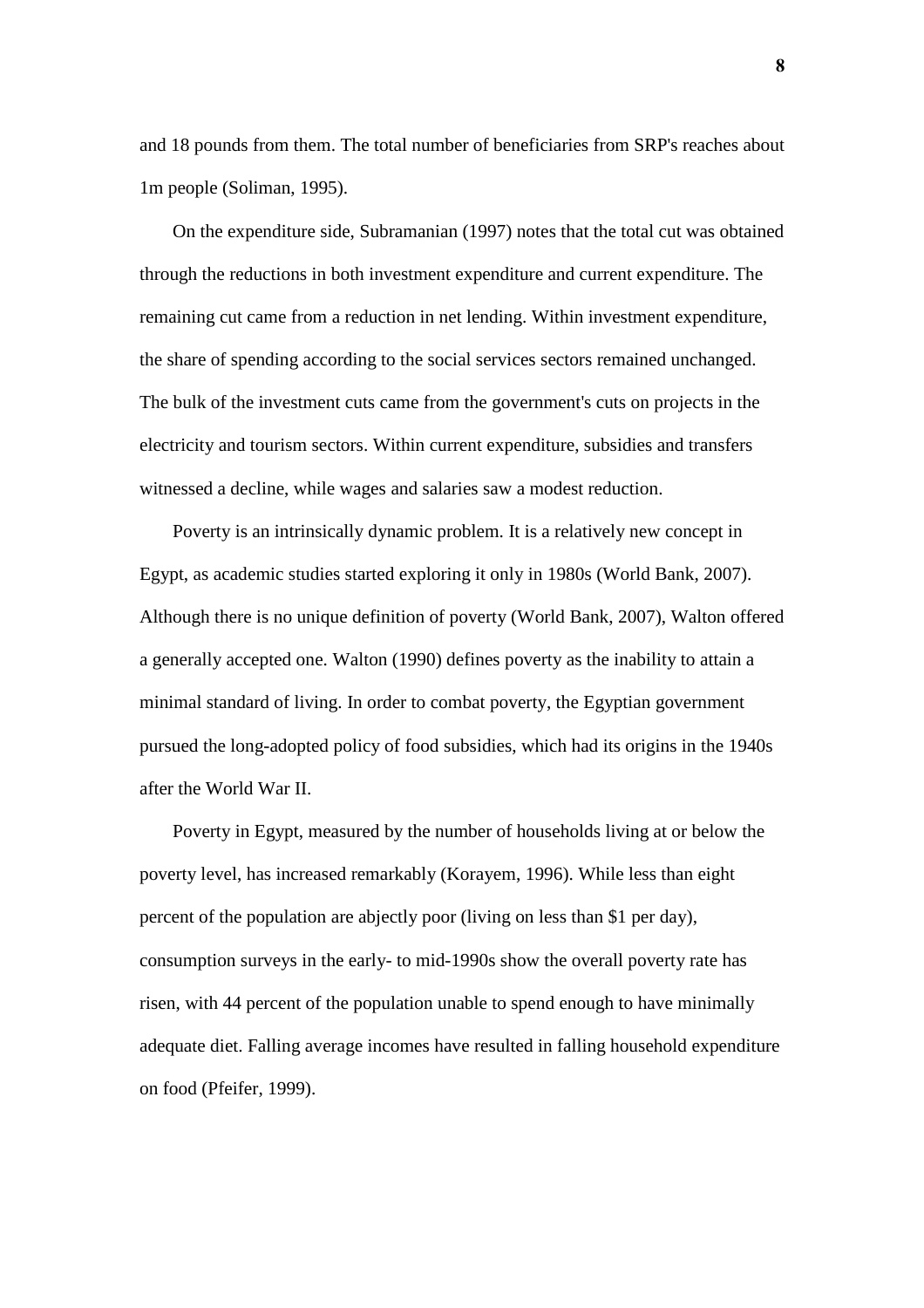The impact of ERSAP on the poor can be well measured through the cost of living criterion. Cost of living increased because of the main ERSAP policies, such as the elimination of subsides; devaluation; increase in prices of energy, transportation, public enterprise commodities, … etc; as well as raising indirect taxes and widening their base. Subsidies were given for basic consumer commodities and services, like basic food items and transportation. Reducing the subsidy bill has a greater impact on the poor, since a large portion of a poor family's budget is spent on subsidized basic food items. Similarly, the devaluation of the pound raised energy prices, which led to an increase in the price of imported commodities, including basic food items like wheat and flour, as well as the prices of imported capital and intermediate goods. These in turn raised production costs of domestically produced goods and the general price level, and hence the cost of living (Korayem, 1997).

ERSAP's impact on the poor could secondly be measured through observing the reduction in real income resulted from price increase. After adoption of ERSAP, the Egyptian economy has witnessed the decline of real wages (Said, 2002). This is measured as either the rising in prices or decreasing of nominal wages. The working poor, who are mostly illiterate or have low education levels, earned low incomes and were thus more vulnerable to increased prices. Moreover, ERSAP's tight fiscal and monetary policies and calls for reduction in government spending depressed job creation. Since the poor are the least educated and do not have influential social connections, their chances of getting jobs is thus relatively slim when the labor market tightens up (Korayem, 1996).

The third criterion to measure the impact of ERSAP on the poor is through social services provided by the government at little or no cost. Despite the increase in real

**9**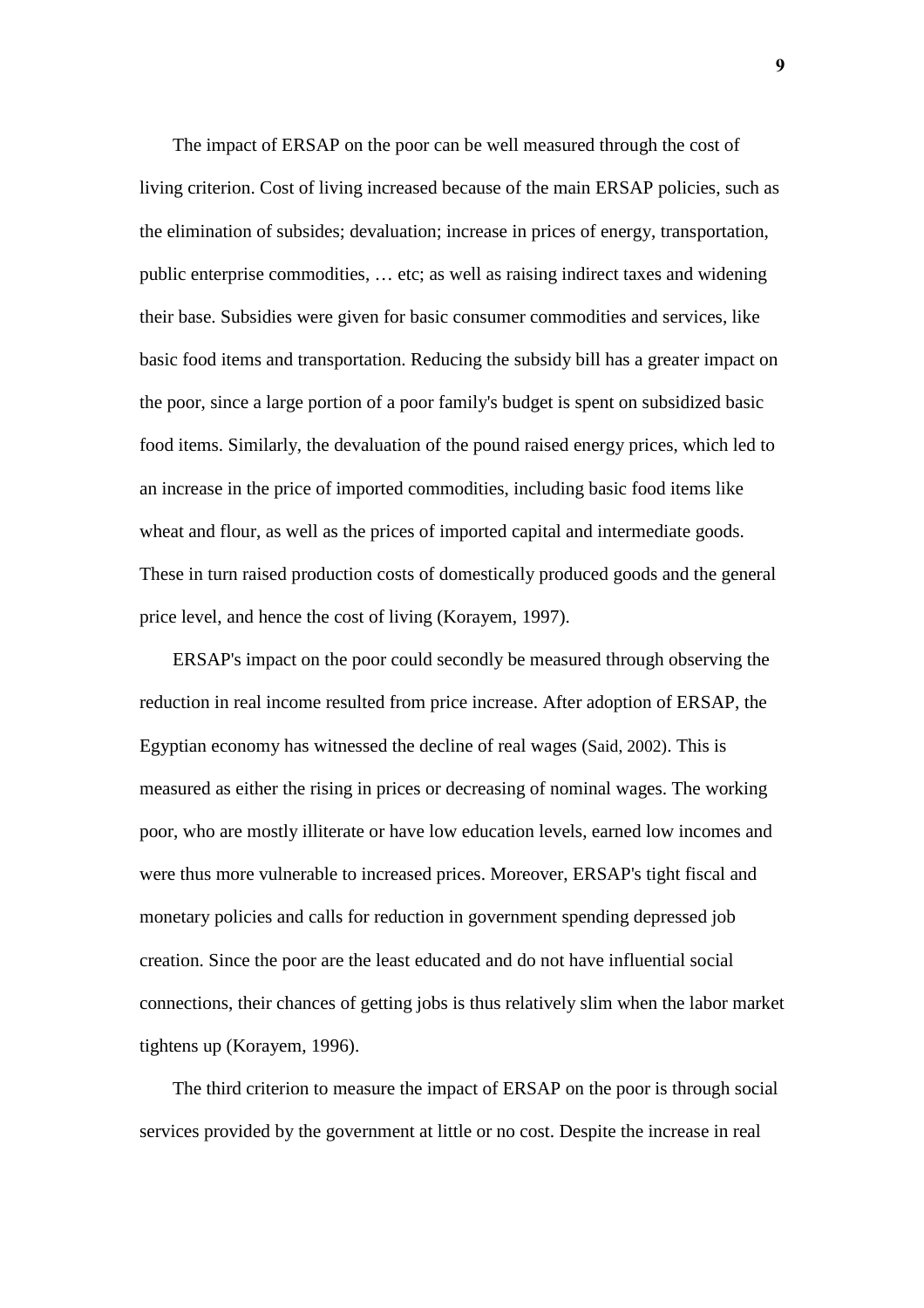investment in education and health, their services remained below the level achieved in the late 1980s. With the increase in the number of students and population, the result was a decline in real investment per student and per capita in education and health. Consequently, although students at all levels now pay a small fee, this does not necessarily translate into improvement in the quality of education provided, nor may adequate reasonable quality health services be expected at subsidized price (Korayem, 1997).

The implementation of ERSAP, therefore, had negative effects on the poor, a matter that was acknowledged by both the IMF and the World Bank. The SFD was created to alleviate hardship on the poor, but the limited resources of the SFD made this unfeasible. This gives room for food subsidies to play a wider role in alleviating the suffering of the poor from the reform measures.

#### **IV- Effect of Food Subsidy Policies Adopted in Egypt on Poverty**

The subsidy scheme was under great pressures from international organizations to be eliminated. The whole debate on food subsidies in Egypt centers on economic and social considerations. Those who call for elimination of subsidies for economic considerations ignore any resulting social unrests that may happen. The claims for economic considerations are either the necessity for applying market mechanism or production efficiency. The other problem in their point of view is the volume of leakage of these subsidies to the rich (Salevurakis & Abdel-Haleim, 2008). Table 1 below illustrates some of the effects of such leakage in Egypt.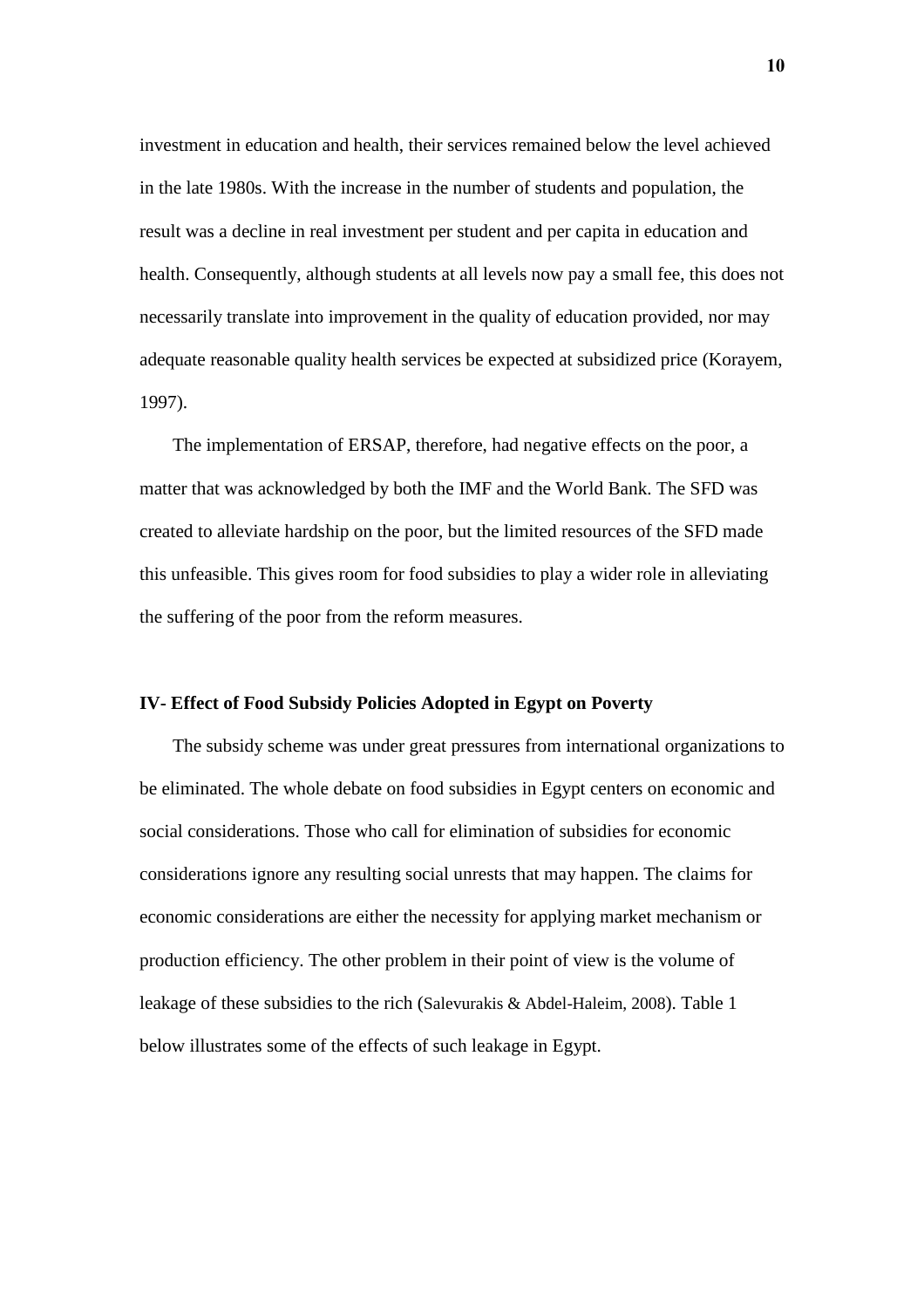| <b>Items</b>                  | <b>The Poor</b>                         |                                 |                               |                        | <b>Better</b>     | <b>Total</b> |
|-------------------------------|-----------------------------------------|---------------------------------|-------------------------------|------------------------|-------------------|--------------|
|                               | <b>Extreme</b><br><b>Poor</b><br>$(\%)$ | <b>Moderate</b><br>Poor $(\% )$ | <b>Near</b><br>Poor<br>$(\%)$ | <b>Total</b><br>$(\%)$ | <b>Off</b><br>(%) | $(\%)$       |
| <b>Baladi Bread</b>           |                                         | 14                              | 20                            | 38                     | 62                | 100          |
| 10-piaster Bread              |                                         |                                 | 3                             | 4                      | 96                | 100          |
| <b>Ration Cards Subsidies</b> |                                         | 16                              | 23                            | 43                     | 57                | 100          |
| <b>All Food Subsidies</b>     |                                         | 14                              | 20                            | 38                     | 62                | 100          |

**Table (1): Food Subsidies Distribution between the Poor and the Better-off** 

*Source: World Bank. 2007. Arab Republic of Egypt: Poverty Assessment Update. Washington, DC: The World Bank.* 

However, despite this obvious leakage, the effect of food subsides is impressive on both the standards of living and poverty. The subsidy on 5-piaster baladi bread for example helped about half of those lifted out of poverty (World Bank, 2007).

On the other hand, as a result of the application of ERSAP in Egypt, food subsidies as percent of total public spending decreased dramatically - from 16.9 per cent in 1975 and 18.4 per cent in 1984-85 to 7.4 per cent in 1990-91, then to 6.5 per cent in 1996-97 (Adams, 2000). Then, the social spending as a percentage of GDP in Egypt increased from an average of 7.5 per cent during the period 1996 – 2000 to 9.8 per cent during the period 2001 – 2005. The spending on food subsidies, as illustrated in table 2 below, shows an upward trend to reverse what happened during 1990s (World Bank, 2007).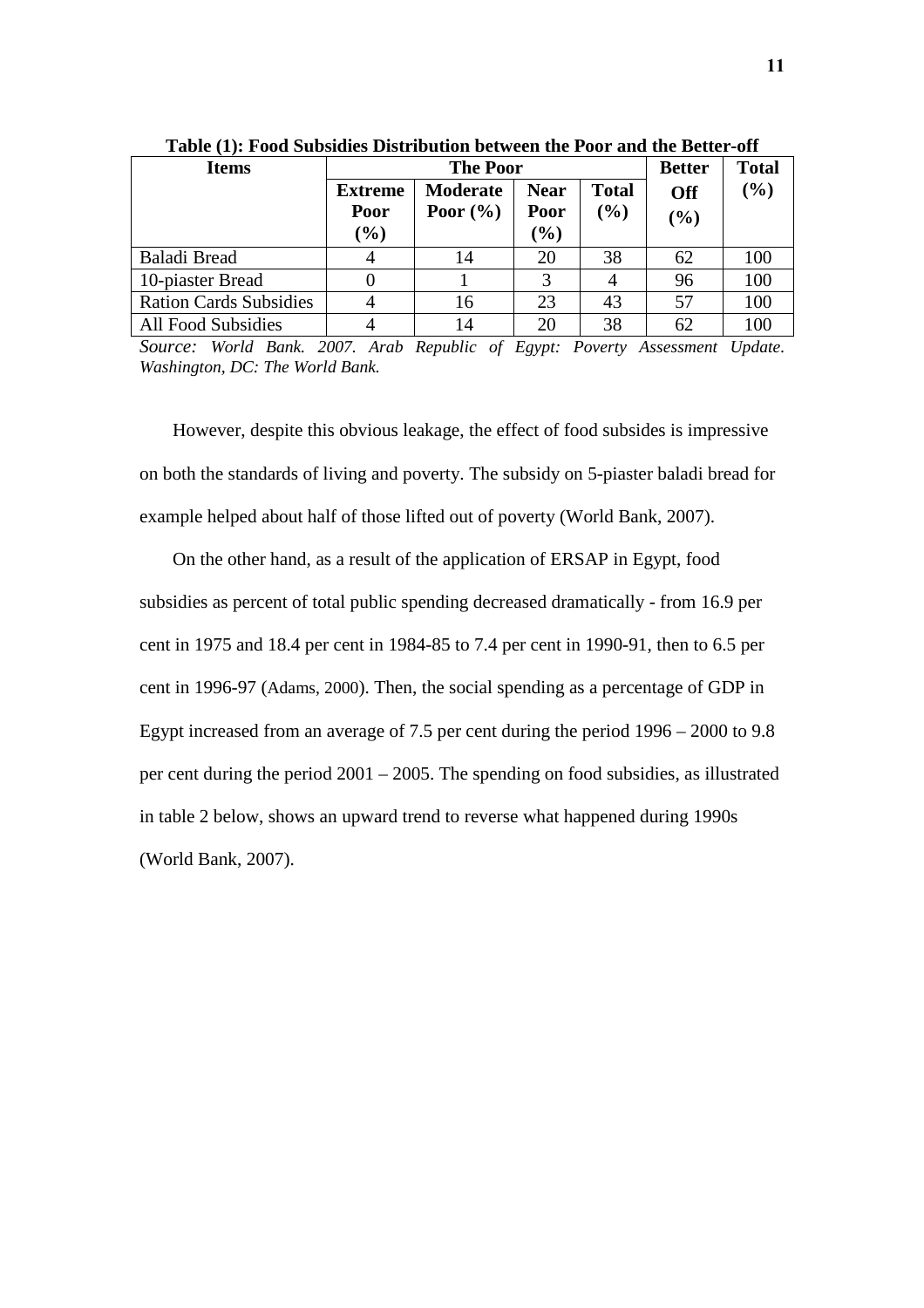|      | <b>Spending on Food Subsidies as</b><br>Percentage of |                   |  |  |
|------|-------------------------------------------------------|-------------------|--|--|
| Year | <b>Total Public</b><br>Spending $(\% )$               | <b>GDP</b><br>(%) |  |  |
| 2002 | 3.3                                                   | 1.2               |  |  |
| 2003 | 3.8                                                   | 1.2               |  |  |
| 2004 | 4.1                                                   | 1.7               |  |  |
| 2005 | 5.6                                                   | 2.1               |  |  |
| 2006 | 4.6                                                   | 1.5               |  |  |
| 2007 | 4 0                                                   | 1.2               |  |  |

**Table (2): Development of Spending on Food Subsidies** 

*Source: World Bank. 2007. Arab Republic of Egypt: Poverty Assessment Update. Washington, DC: The World Bank.* 

The empirical experience also reveals the importance of food subsidies. Violence has occurred in a great number of countries, such as Algeria, Morocco, Sudan, Jordon and Tunisia between 1977 and 1989 as a result of reform policies aimed primarily at applying structural adjustment, stabilization, liberalization and privatization (Salevurakis & Abdel-Haleim, 2008). This gives an important indicator of the role that food subsidies play in society stability, as the opposite will result in severe costs on the country.

#### **V- Conclusion**

 There are genuine fears that economic stabilization may prove reversible if the adjustment does not deliver significant growth in the near future. Lofgren (1993) substantiates that it was clear that GOE had opted for a very gradual implementation of the ERSAP, which led to a long-run cost in the form of lower incomes and continuing poverty. Bromley & Bush (1994) further confirm that the adjustment problems center on this cautious pace of implementation.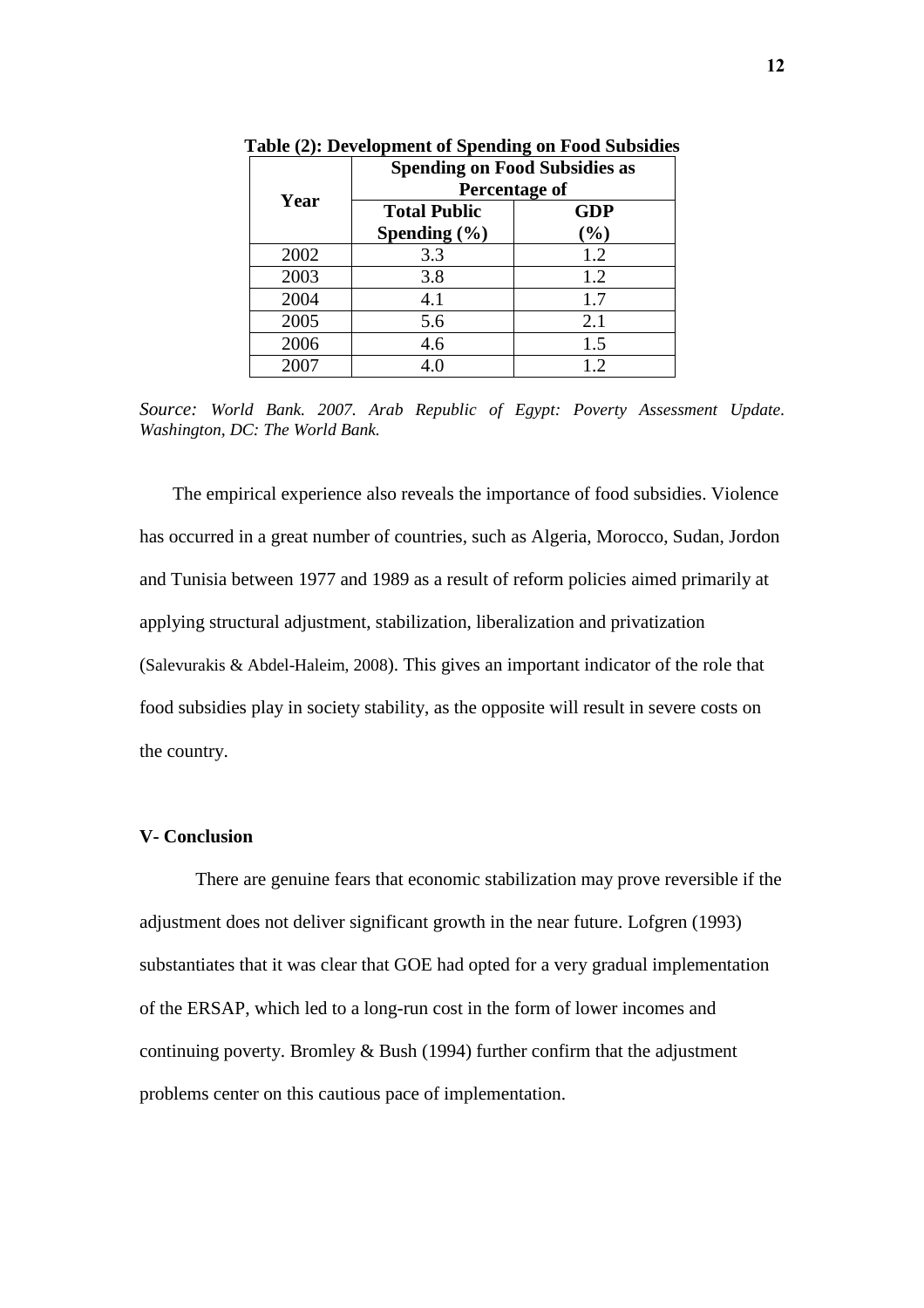However, despite the very high economic growth rate of 7.1 in  $2007^2$  according to IMF, the people in Egypt do not feel the fruitful results of such growth. The main reason is the inequality in distributing the gains resulted. Egypt still faces the same problems of high inflation rate (19 per cent in the monthly average in May 2008 according to CAPMAS data) and high gross domestic public debt as percent of GDP  $(67.5$  per cent in June 2007 on annual basis)<sup>3</sup>. Moreover, the increasing growth rate does not guarantee a just distribution for the resultant benefits among people. This indicates that a redistribution policy should be applied in favor of the poor.

In conclusion, the above analysis reveals that despite the normative goals of ERSAP, the reforms do not effectively alleviate poverty. One should not criticize the subsidies policy only for ideological concerns, as it demonstrates viability, especially in case of Egypt after adopting ERSAP. The social and human considerations cannot be sacrificed for the sake of pure theoretical hypnoses. With continuous price increases, vast groups of population witnessed a great deterioration in their social positions and became unable to fulfill their basic needs. The need, therefore, arises for reforming, not eliminating, the current food subsidy system in Egypt which appears to function more likely as a safety valve.

However, poverty in Egypt can be handled from some different aspects. Upon constructing reform policies, the whole reform package should be applied. In this regard, Egypt should not have applied reduction in public spending, mainly the subsidies component, without having established its efficient system of social safety nets. Subsidies are very important in the Egyptian case and cannot be eliminated.

l

<sup>&</sup>lt;sup>2</sup> This high rate actually succeeded a trend of very low growth rate, especially in the early 2000s.

<sup>3</sup> Ministry of Finance, The Financial Monthly, May 2008. Vol. 3, No. 7. (P: 4).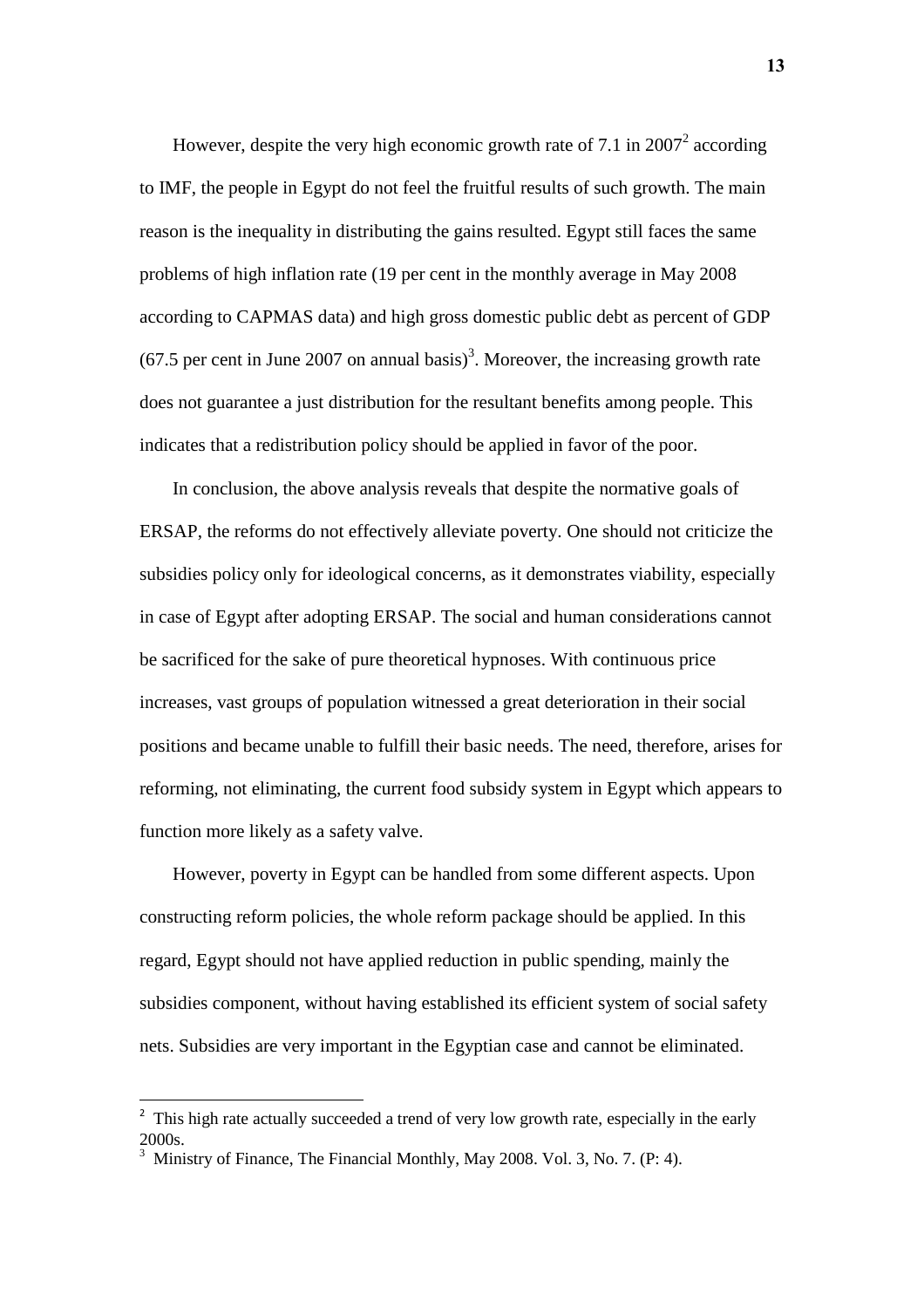Great efforts, however, should be exerted to reform the current system in order to make it more contributing to the poor.

Moreover, creating new jobs and minimizing wage inequalities to the lowest degree are critical factors that may greatly contribute to help eradicate poverty in Egypt. These are the factors on which any reform process should concentrate. Without them, nothing of the reform process could be felt by the poor, as the case now in Egypt.

### *{word count: 3039}*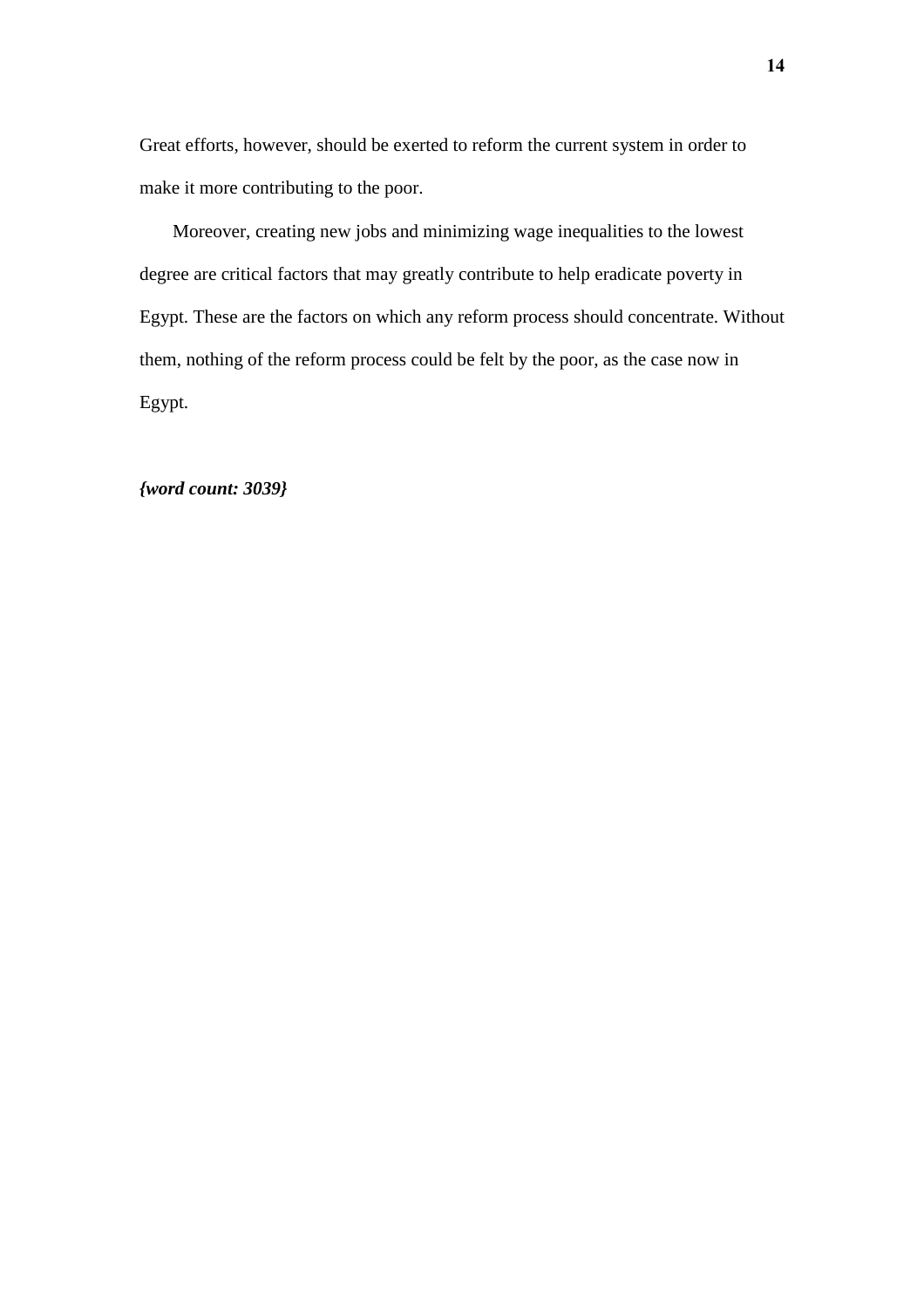#### *REFERNCES*

- Abdel-khalek, G. 1998. Egypt's Economic Reform and the Challenges of Globalization. Cairo Papers in Social Science, 20(2): 35-54.
- Adams, R (Jr). 2000. "Self-Targeted Subsidies: The Political and Distributional Impact of the Egyptian Food Subsidy Program". Economic Development and Cultural Change, Vol. 49/1 (October): 115-136.
- Adams, R. & J. Page. 2003. "Poverty, Inequality and Growth in the MENA Countries, 1980-2000". World Development, Vol. 31(12): 2027-2048.
- Alderman, H & K. Lindert. 1998. "The Potential and Limitation of Self-Targeted Food Subsidies". The World Bank Research Observer, Vol. 13/2 (August): 213-229.
- Besley, T & R. Kanbur. 1988. "Food Subsidies and Poverty Alleviation". The Economic Journal, Vol. 98/392 (September): 701-719.
- Bromley, Simon & Bush, Ray. 1994. "Adjustment in Egypt? The Political Economy of Reform". Review of African Political Economy 60 (June): 201-213.
- Ghandour, A. 1992. "ERSAP in Egypt" in Abdel-Khalek, G. & H. Kheir-El-Din (ed.), Economic Reforms and its Distributional Effects. Cairo: Dar Al-Mostakbal Al-Arabi. (in Arabic).
- Handy, H. 1998. Egypt: Beyond Stabilization, Toward a Dynamic Market Economy. Washington, DC: International Monetary Fund.
- Korayem, K. 1996. Structural adjustment, stabilization policies, and the poor in Egypt. Cairo: The American University in Cairo Press.
- Korayem, K. 1997. Egypt's economic reform and structural adjustment (ERSAP). Cairo: ECES.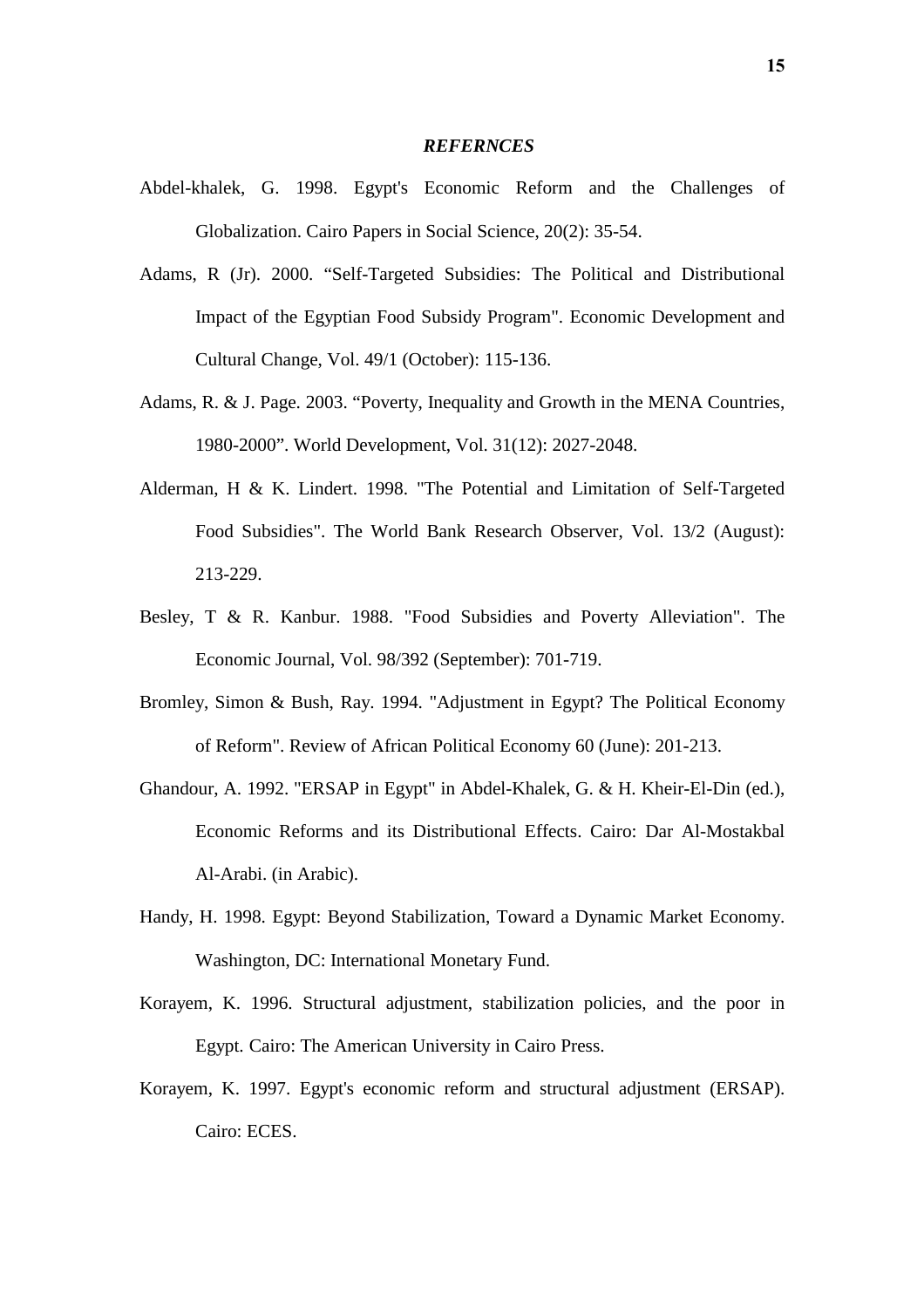- Lofgren, H. 1993. Egypt's Program for Stabilization and Structural Adjustment: An Assessment. Cairo Papers in Social Science, 16(3): 20-37.
- Mitchell, Timothy. 1999. "No Factories, No Problems: The Logic of Neo-Liberalism in Egypt". Review of African Political Economy 26/82 (December): 455-468.
- Pfeifer, K. 1999. "Parameters of economic reform in North Africa". Review of African Political Economy, 82(26): 441-454.
- Rodrick, D. 1996. "Understanding Economic Policy Reform". Journal of Economic Literature, 34(1): 9-41.
- Sachs, J. 1996. Achieving Rapid Growth: The Road Ahead for Egypt. Cairo: ECES.
- Said, M. 2002. "A Decade of Rising Wage Inequality? Gender, Occupation, and Public-Private Issues in the Egyptian Wage Structure?" in R. Assaad (ed.), The Egyptian Labor Market in an Era of Reform. London: IB Taurus.
- Salevurakis, J & S. Abdel-Haleim 2008. "Bread Subsidies in Egypt: Choosing Social Stability or Fiscal Responsibility". Review of Radical Political Economies, Vol. 40/1 (Winter): 35-49.
- Seddon, David. 1990. "The Politics of Adjustment: Egypt and the IMF, 1987 1990". Review of African Political Economy 47 (Spring): 95-104.
- Soliman, A. 1995. Program of Economic Reform and Structural Adjustment and its Effect on Egyptian Women in Labor Force. Cairo: CDC.
- Subramanian, A. 1997. The Egyptian Stabilization Experience: An Analytical Retrospective. Washington, DC: International Monetary Fund.
- Sullivan, Denis. 1990. "The Political Economy of Reform in Egypt". International Middle East Studies 22/3 (August): 317-334.